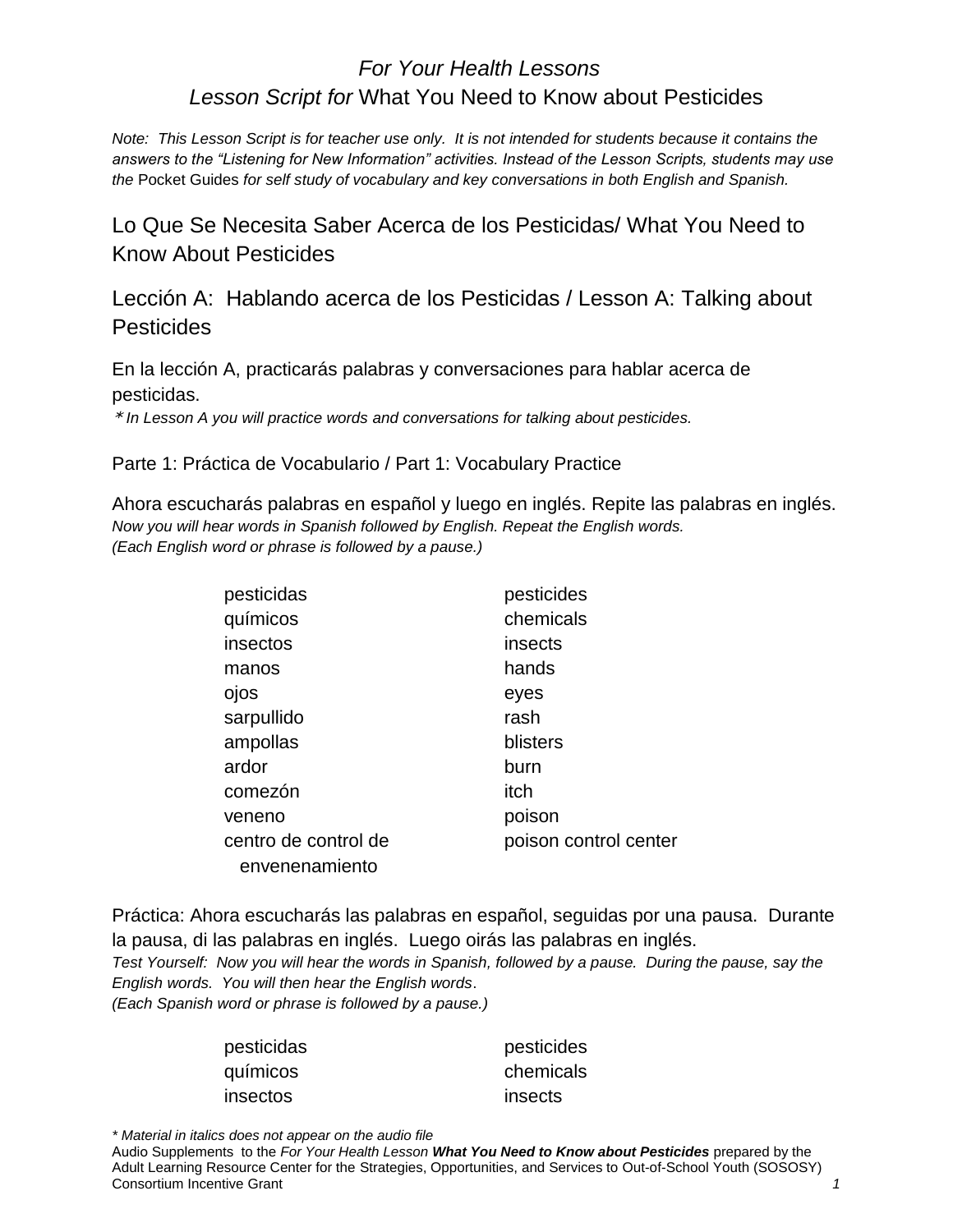| manos                | hands                 |
|----------------------|-----------------------|
| ojos                 | eyes                  |
| sarpullido           | rash                  |
| ampollas             | blisters              |
| ardor                | burn                  |
| comezón              | itch                  |
| veneno               | poison                |
| centro de control de | poison control center |
| envenenamiento       |                       |

Parte 2: Práctica de la Conversación / Part 2: Conversation Practice

Rosa y Juan están trabajando en el campo. Juan nota que las manos de Rosa están rojas y le pregunta que le sucede. Escucharás la conversación en español y luego la conversación en inglés.

*Rosa and Juan are working on a farm. Juan notices that Rosa's hands are red, and he asks her about them. You will hear the conversation in Spanish followed by the conversation in English.* 

- A: ¿Qué tienes en tus manos?
- B: Es un sarpullido.
- A: Tú también tienes ampollas. Tal vez es de los pesticidas que están en la fruta.
- B: ¿Qué son pesticidas?
- A Los pesticidas son químicos para matar insectos.
- A: What's on your hands?
- B: It's a rash.
- A: You have blisters, too. Maybe it's from the the pesticides on the fruit.
- B: What are pesticides?
- A: Pesticides are chemicals to kill insects.

Ahora, repite la conversación en inglés. *Now repeat the conversation in English. (Each line of the conversation is followed by a pause.)* 

- A: What's on your hands?
- B: It's a rash.
- A: You have blisters, too. Maybe it's from the pesticides on the fruit.
- B: What are pesticides?
- A: Pesticides are chemicals to kill insects.

*\* Material in italics does not appear on the audio file*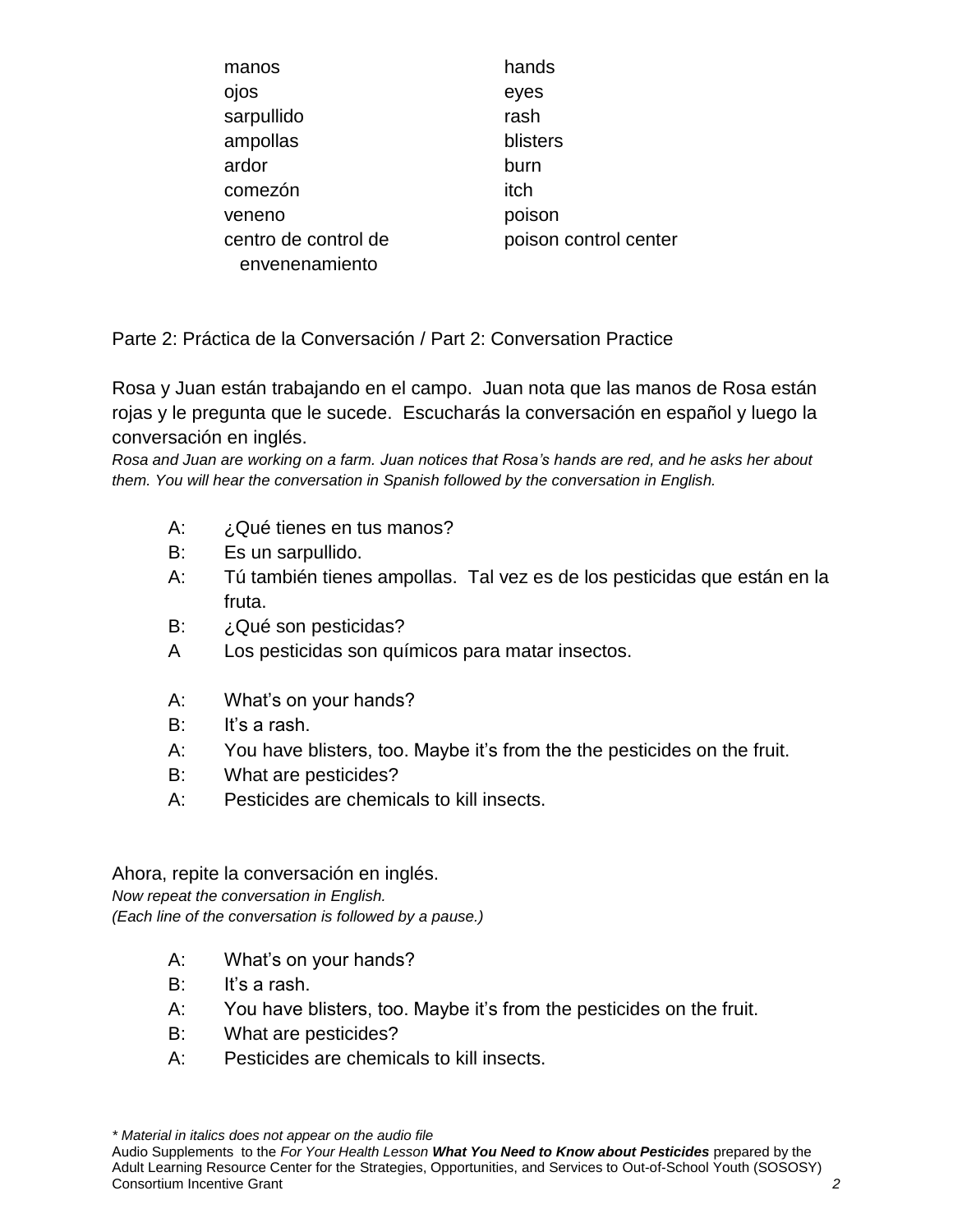Una conversación: Tú eres Rosa. Dile a Juan acerca de tus manos. *One-sided Conversation: You are Rosa. Talk to Juan about your hands. (Each line of the conversation is followed by a pause.)* 

- A: What's on your hands?
- B: *(*pause*)*
- A: You have blisters, too. Maybe it's from the pesticides on the fruit.
- B: *(*pause*)*
- A: Pesticides are chemicals to kill insects.

Ahora es tu turno. Imagina que alguna vez hayas tenido sarpullido en tus manos o algún otro problema de salud. Dile a Juan.

*Your Turn: Think of a time that your hands had a rash or other health problem. Tell Juan about it. (Each line of the conversation is followed by a pause.)* 

- A: What's wrong with your hands?
- B: *(*pause*)*

Escucha la siguiente conversación. Escucharás información nueva. ¿Qué es lo que le pasa en los ojos a Rosa*?* ¿Qué debería hacer Rosa?

*Listening for New Information: Listen to the following conversation. What's wrong with Rosa's eyes? What should Rosa do?* 

- A: My eyes burn and itch.
- B: They're red, too.
- A: What should I do?
- B: Go to the clinic on your way home. It could be from pesticides.
- A: What are pesticides?
- B: Chemicals to kill insects.

*(Each question is followed by a pause before the answer.)* 

| ¿Qué es lo que le pasa en los ojos a Rosa?<br>¿Qué debería hacer Rosa? | Ella tiene ardor y comezón en sus ojos.<br>También están rojos. / Her eyes burn<br>and itch. They're red, too.<br>Ir a la clínica. / Go to the clinic. |
|------------------------------------------------------------------------|--------------------------------------------------------------------------------------------------------------------------------------------------------|
| What's wrong with Rosa's eyes?                                         | Her eyes burn and itch. They're red, too.                                                                                                              |
| What should Rosa do?                                                   | Go to the clinic.                                                                                                                                      |

*\* Material in italics does not appear on the audio file*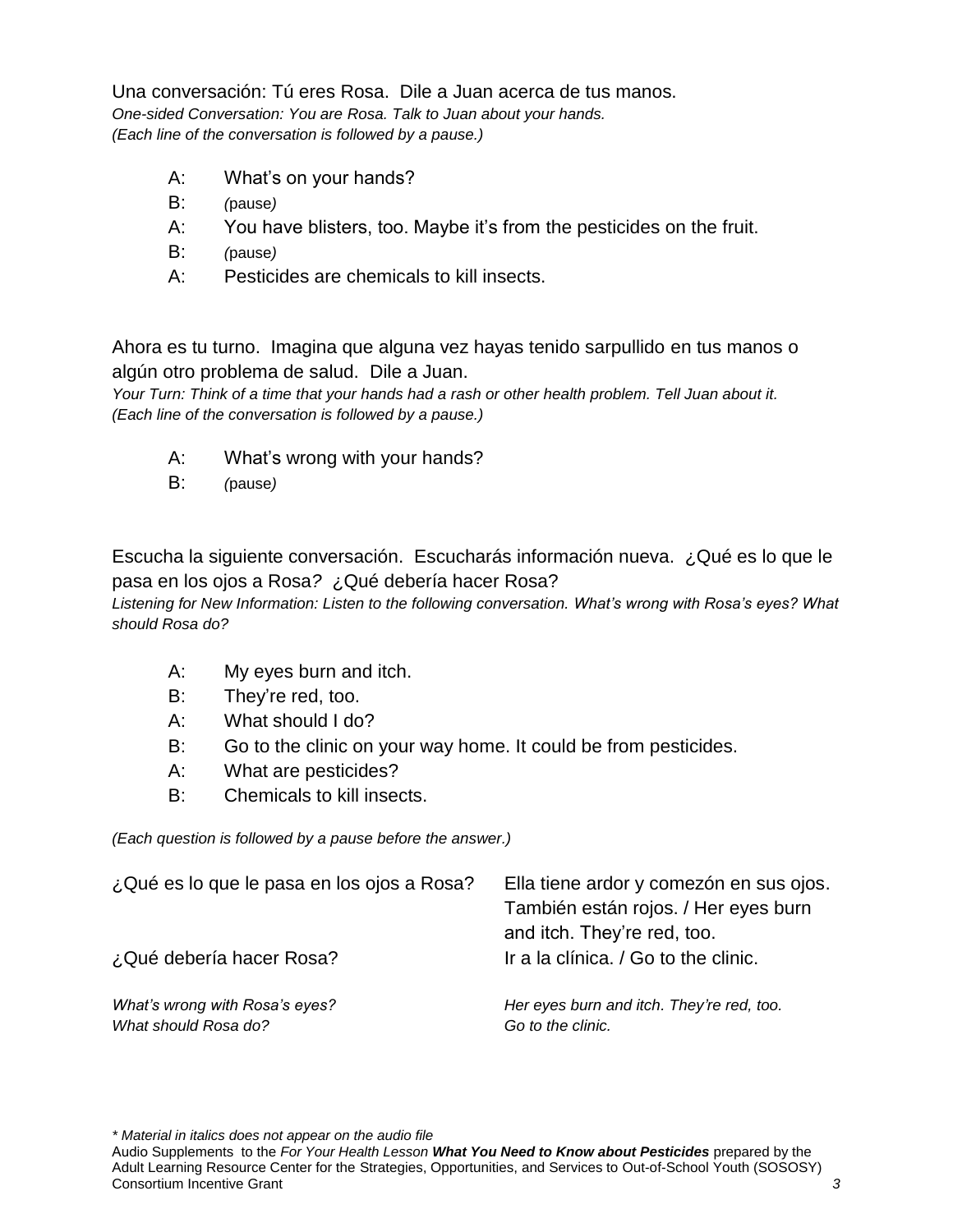Parte 3: Actividades de Extensión / Part 3: Extension Activities

## Conversación Nueva / New Conversation

Marco estaba trabajando con pesticidas y ahora se encuentra muy enfermo. Sus amigos Rosa y Juan están hablando acerca de él. Juan le da a Rosa el número de teléfono para el centro de control de envenenamiento. Escucharás la conversación en español y luego la conversación en inglés.

*Marco was working with pesticides and is now very sick. His friends Rosa and Juan are talking about him. Juan gives Rosa the phone number for the poison control center.You will hear the conversation in Spanish followed by the conversation in English*.

- A: ¿Qué le pasa a Marco?
- B: El estaba usando pesticidas y ahora se encuentra muy enfermo.
- A: Es posible que sea envenenamiento de pesticidas. ¡Llame al centro de control de envenenamiento!
- B: ¿Cuál es el número?
- A: 1-800-222-1222.
- A: What's wrong with Marco?
- B: He was using pesticides, and now he's very sick.
- A: It could be pesticide poisoning. Call the poison control center!
- B: What's the number?
- A: 1-800-222-1222.

Ahora, repite la conversación en inglés. *Now repeat the conversation in English. (Each line of the conversation is followed by a pause.)* 

- A: What's wrong with Marco?
- B: He was using pesticides, and now he's very sick.
- A: It could be pesticide poisoning. Call the poison control center!
- B: What's the number?
- A: 1-800-222-1222.

Una conversación: Tú eres Rosa. Dile a Juan acerca de Marco. *One-sided Conversation: You are Rosa. Talk to Juan about Marco. (Each line of the conversation is followed by a pause.)* 

- A: What's wrong with Marco?
- B: *(*pause*)*
- A: It could be pesticide poisoning. Call the poison control center!
- B: *(*pause*)*
- A: 1-800-222-1222

*\* Material in italics does not appear on the audio file*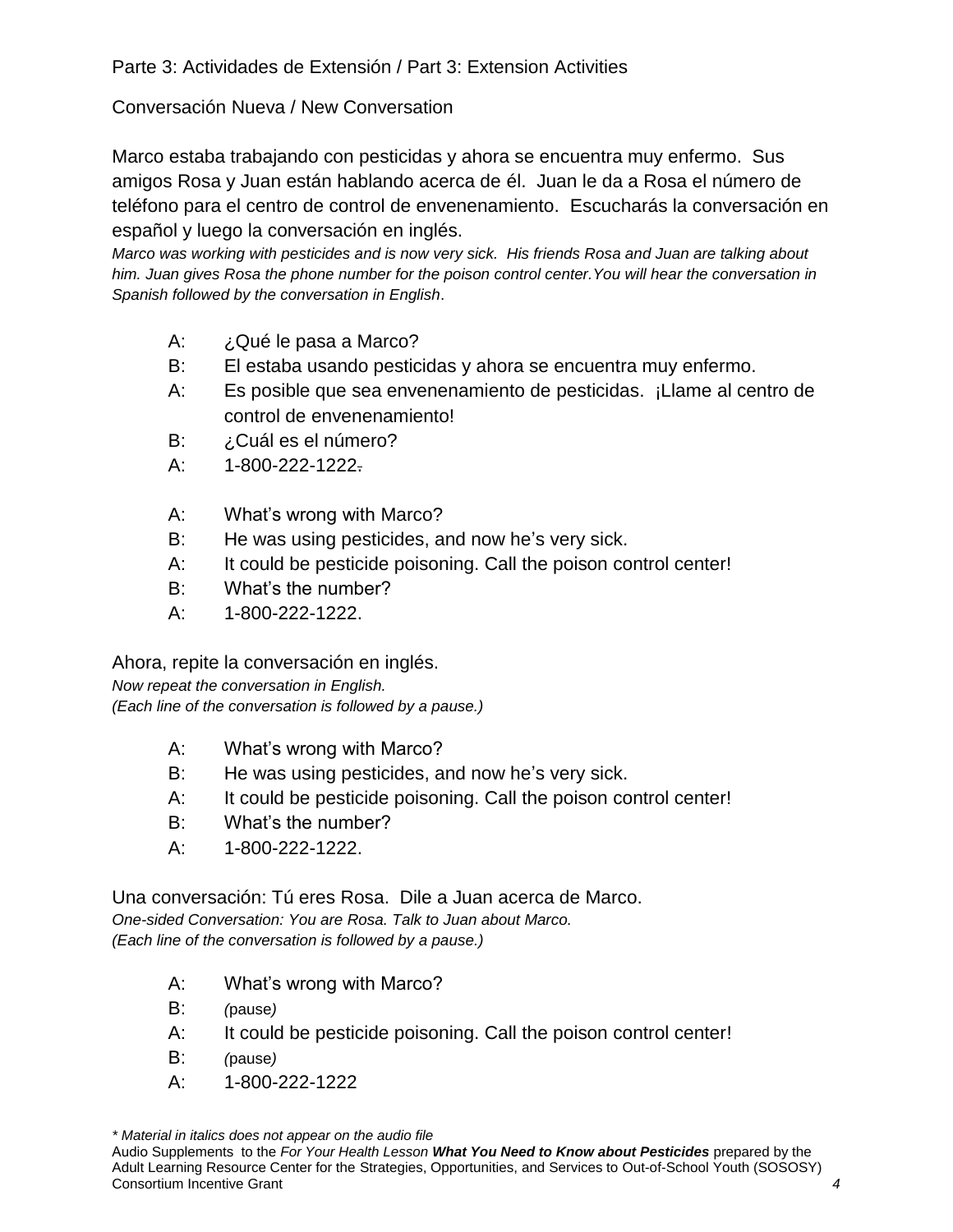Ahora es tu turno. Dile a Rosa el número de teléfono del centro de control de envenenamiento.

*Your Turn. Tell Rosa the phone number of the poison control center. (Each line of the conversation is followed by a pause.)* 

- A: What's the number of the poison control center?
- B: *(*pause*)*

Escucha la siguiente conversación. Escucharás información nueva. ¿Qué le pasa a Anna? ¿Cuál es el número de teléfono?

*Listening for New Information: Listen to the following conversation. What's wrong with Anna? What is the phone number?* 

- A: What's wrong with Anna?
- B: She was using pesticides yesterday, and now she's very sick.
- A: It could be pesticide poisoning. Call the poison control center!
- B: I don't know the number.
- A: It's 1-800-222-1222.

 *(Each question is followed by a pause before the answer.)* 

| ¿Qué le pasa a Anna?                                | Ella estaba usando pesticidas y ahora<br>está muy enferma. /She was using<br>pesticides and now she's very sick. |
|-----------------------------------------------------|------------------------------------------------------------------------------------------------------------------|
| ¿Cuál es el número de teléfono?                     | Es 1-800-222-1222. / It's 1-800-222-1222.                                                                        |
| What's wrong with Anna?<br>What's the phone number? | She was using pesticides, and now she's very sick.<br>It's 1-800-222-1222.                                       |

Escucha la siguiente conversación. Escucharás información nueva. ¿Qué le pasa a Marta? ¿Qué es lo que Juan va a hacer?

*Listening for New Information: Listen to the following conversation. What's wrong with Marta? What is Juan going to do?* 

- A: What's wrong, Marta?
- B: My eyes burn, and my hands have blisters.
- A: What were you doing today?
- B: Picking vegetables.
- A: Maybe it's from the pesticides. I'll take you to the clinic.
- B: OK, thank you.

*\* Material in italics does not appear on the audio file*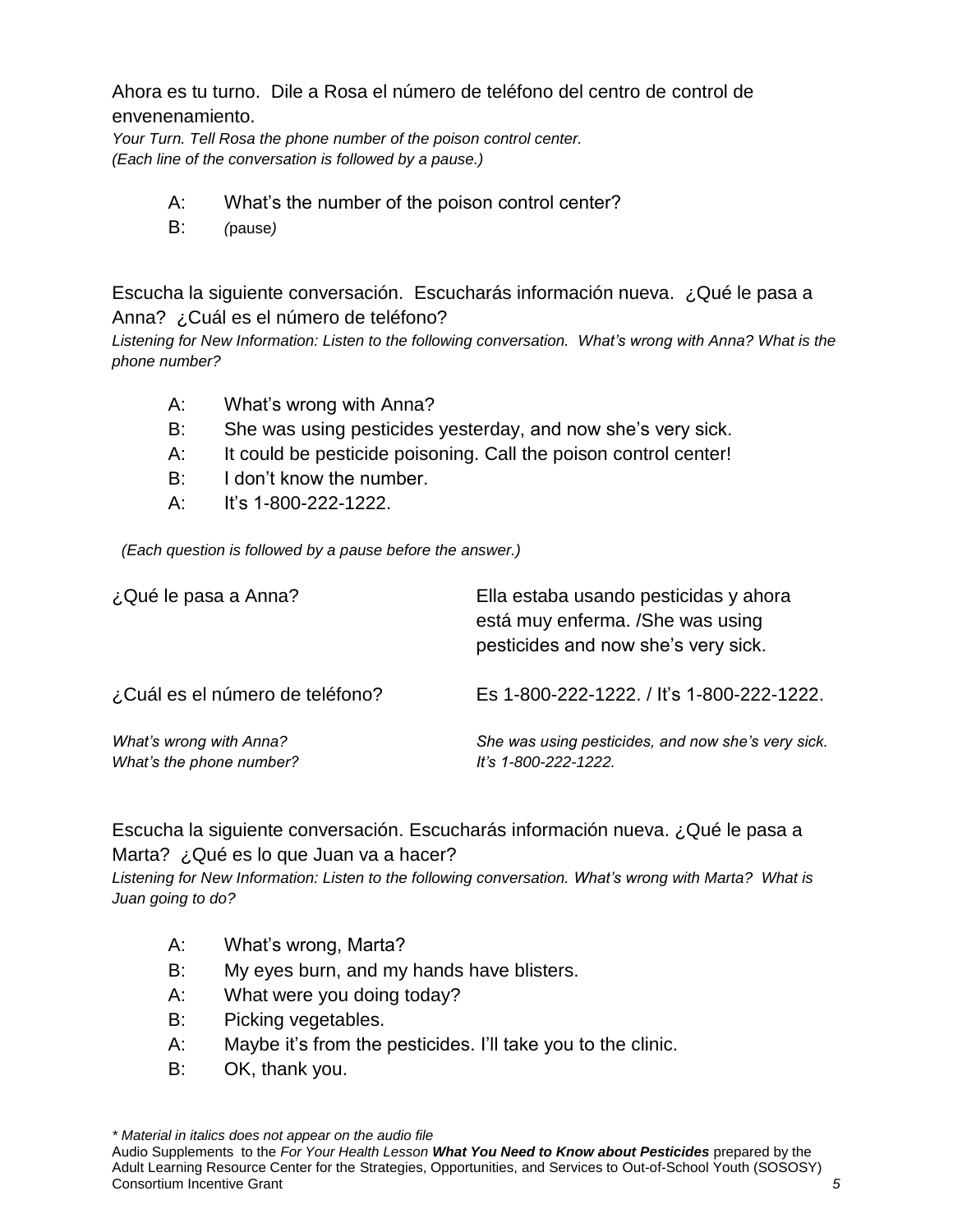*(Each question is followed by a pause before the answer.)* 

| ¿Qué le pasa a Marta?                                 | Siente ardor en sus ojos y sus manos tienen<br>ampollas. / Her eyes burn and her hands have<br>blisters. |
|-------------------------------------------------------|----------------------------------------------------------------------------------------------------------|
| ¿Qué es lo que Juan va a hacer?                       | El va a llevar a Marta a una clínica. / He's going<br>to take Marta to the clinic.                       |
| What's wrong with Marta?<br>What is Juan going to do? | Her eyes burn and her hands have blisters.<br>He's going to take Marta to the clinic.                    |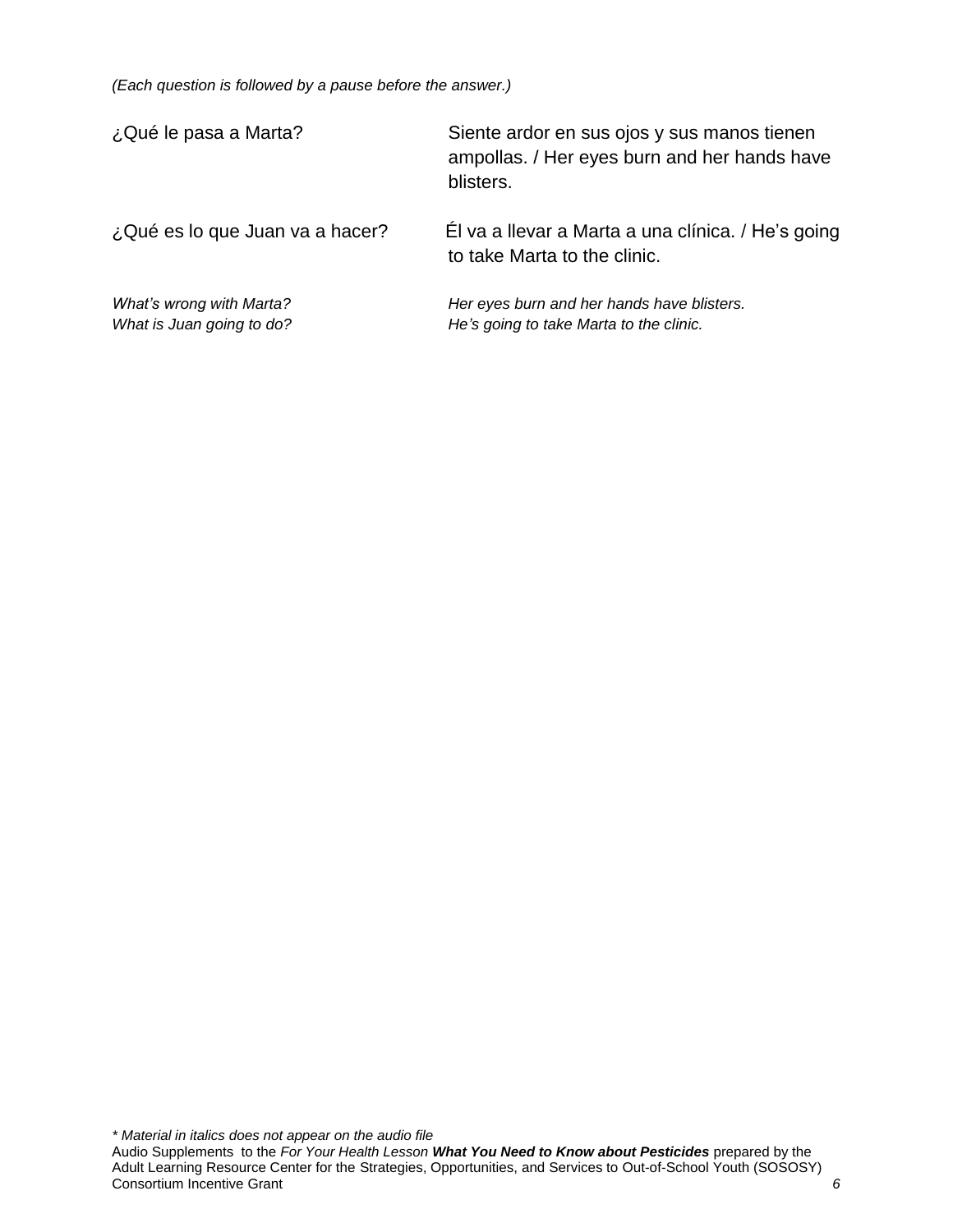Lo Que Se Necesita Saber Acerca de los Pesticidas / What You Need to Know about Pesticides

Lección B: Mantenerse a Salvo alrededor de los Pesticidas/Lesson B: Staying Safe Around Pesticides

En la lección B, practicarás palabras y conversaciones acerca de como mantenerse a salvo cuando trabajas cerca de pesticidas.

*In Lesson B you will practice words and conversations about staying safe when working near pesticides.* 

Parte 1: Práctica del Vocabulario / Part 1: Vocabulary Practice

Ahora escucharás palabras en español y luego en inglés. Repite las palabras en inglés. *Now you will hear words in Spanish followed by English. Repeat the English words. (Each English word or phrase is followed by a pause.)* 

| fumigación de pesticidas | spraying pesticides |
|--------------------------|---------------------|
| máscara                  | face mask           |
| proteger                 | protect             |
| nariz                    | nose                |
| piel                     | skin                |
| lavar                    | wash                |
| ropa                     | clothes             |
| pantalones               | pants               |
| camisa de manga larga    | long sleeve shirt   |
| zapatos                  | shoes               |
| sandalias                | sandals             |
|                          |                     |

Práctica: Ahora escucharás las palabras en español, seguidas por una pausa. Durante la pausa, di las palabras en inglés. Luego oirás las palabras en inglés.

*Test Yourself: Now you will hear the words in Spanish, followed by a pause. During the pause, say the English words. You will then hear the English words*. *(Each Spanish word or phrase is followed by a pause.)* 

| fumigación de pesticidas | spraying pesticides |
|--------------------------|---------------------|
| máscara                  | face mask           |
| proteger                 | protect             |
| nariz                    | nose                |
| piel                     | skin                |
| lavar                    | wash                |
| ropa.                    | clothes             |
| pantalones               | pants               |
| camisa de manga larga    | long sleeve shirt   |
| zapatos                  | shoes               |
| sandalias                | sandals             |
|                          |                     |

*\* Material in italics does not appear on the audio file*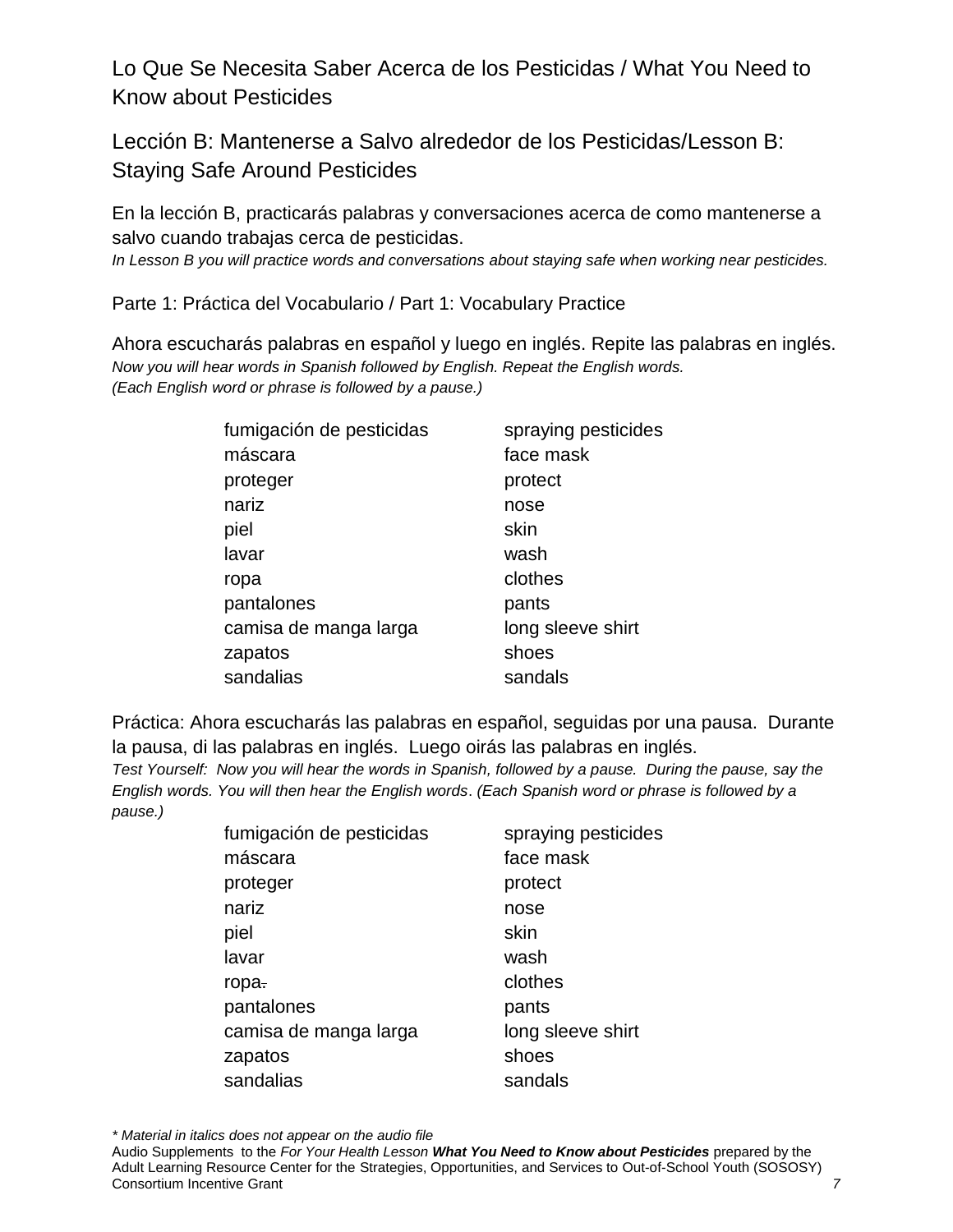Parte 2: Práctica de la Conversación / Part 2: Conversation Practice

Rosa y Juan trabajan en el campo. Ellos están hablando acerca de usar máscaras. Escucharás la conversación en español y luego la conversación en inglés. *Rosa and Juan work on a farm. They are talking about wearing face masks. You will hear the conversation in Spanish followed by the conversation in English.* 

- A: Hoy tenemos que usar máscaras.
- B: No me gustan las máscaras.
- A: Las máscaras protegen tu nariz y tu boca.
- B: *i*.De qué?
- A De la fumigación de pesticidas. Los químicos en los pesticidas pueden envenenarte.
- A: We have to wear face masks today.
- B: I don't like face masks.
- A: Masks protect your nose and mouth.
- B: From what?
- A: From spraying pesticides. The chemicals in pesticides can poison you.

Ahora, repite la conversación en inglés. *Now repeat the conversation in English.* 

*(Each line of the conversation is followed by a pause.)* 

- A: We have to wear face masks today.
- B: I don't like face masks.
- A: Masks protect your nose and mouth.
- B: From what?
- A: From spraying pesticides. The chemicals in pesticides can poison you.

Una conversación: Tú eres Rosa. Dile a Juan acerca de usar máscaras. *One-sided Conversation: You are Rosa. Talk to Juan about wearing face masks.* 

*(Each line of the conversation is followed by a pause.)* 

- A: We have to wear face masks today.
- B: (pause)
- A: Masks protect you nose and mouth.
- B: (pause)
- A: From spraying pesticides. The chemicals in pesticides can poison you.

*\* Material in italics does not appear on the audio file*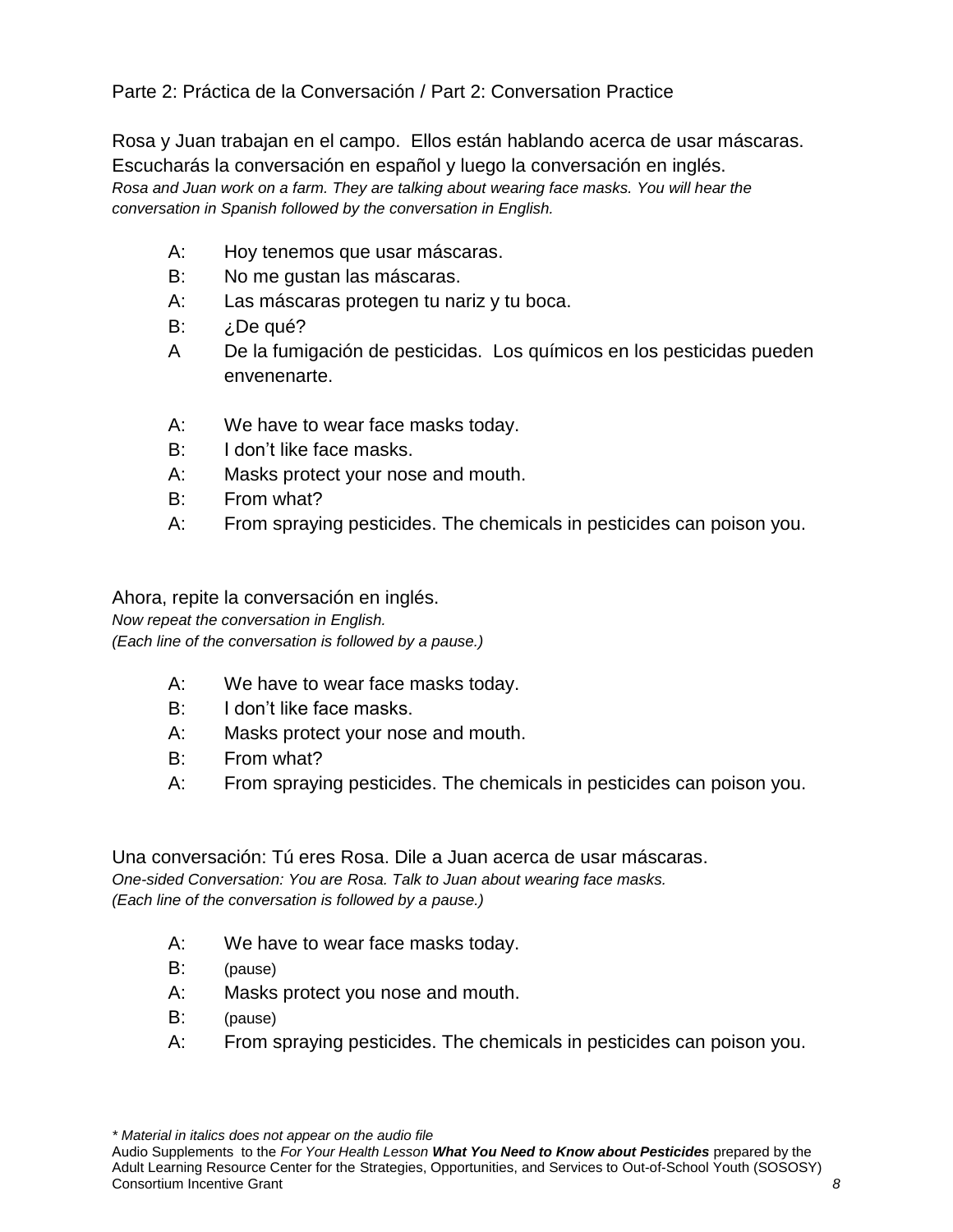Ahora es tu turno. Dile a Rosa lo importante que es el uso de máscaras. *Your Turn. Tell Rosa why it is important to wear face masks. (Each line of the conversation is followed by a pause.)* 

- A: We have to wear face masks today. I don't like face masks!
- B: (pause)

Escucha la siguiente conversación. Escucharás información nueva. Rosa y Juan están hablando antes del trabajo. ¿Qué es lo que tienen que ponerse hoy? ¿Por qué? *Listening for New Information: Listen to the following conversation. Rosa and Juan are talking before work. What do they have to wear today? Why?* 

- A: We have to wear long sleeve shirts today.
- B: I don't like long sleeve shirts—it's hot!
- A: Long sleeves protect your skin.
- B: From what?
- A: From pesticides. The chemicals in pesticides can poison you.

*(Each question is followed by a pause before the answer.)* 

| ¿Qué es lo que tienen que ponerse hoy?   | camisas de mangas largas / long sleeve<br>shirts                        |
|------------------------------------------|-------------------------------------------------------------------------|
| ¿Por qué?                                | Las mangas largas protegen su piel./<br>Long sleeves protect your skin. |
| What do they have to wear today?<br>Why? | long sleeve shirts<br>Long sleeves protect your skin.                   |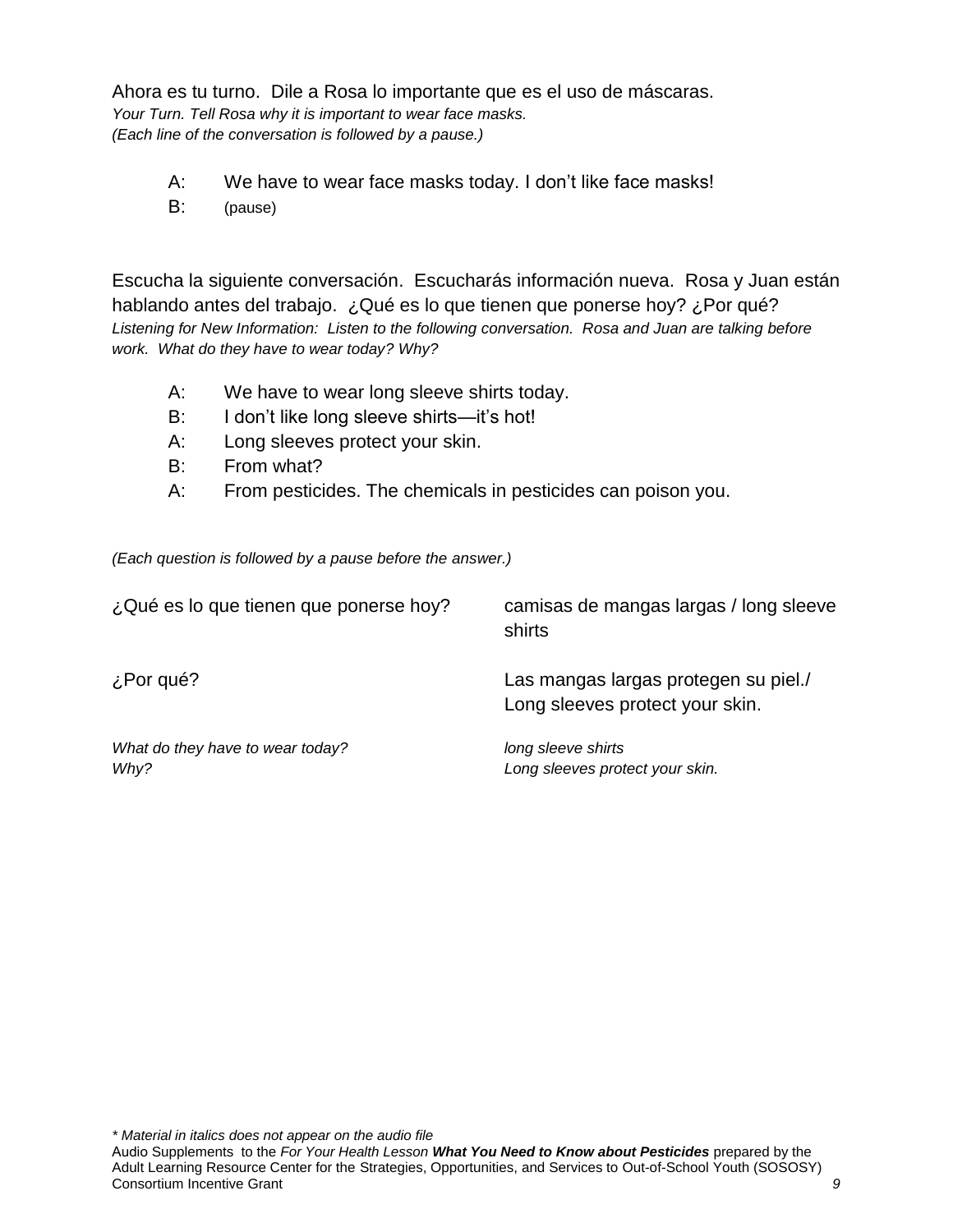## Conversación Nueva / New Conversation

Rosa esta hablando con Luis, un nuevo trabajador. Es hora de almorzar. Escucharás la conversación en español y luego la conversación en inglés.

*Rosa is talking to Luis, a new worker. It's time for lunch. You will hear the conversation in Spanish followed by the conversation in English.* 

- A: Es hora de almorzar. Vamos a lavarnos las manos.
- B No. Tengo mucha hambre.
- A: Primero tenemos que lavarnos las manos.
- B: ¿Por qué? No están sucias.
- A: Podrían haber pesticidas en nuestra piel. Los pesticidas no se ven.
- A: It's time for lunch. Let's wash our hands.
- B: No. I'm too hungry.
- A: We have to wash our hands first.
- B: Why? They aren't dirty.
- A: There could be pesticides on our skin. You can't see pesticides.

Ahora, repite la conversación en inglés. *Now repeat the conversation in English. (Each line of the conversation is followed by a pause.)* 

- A: It's time for lunch. Let's wash our hands.
- B: No. I'm too hungry.
- A: We have to wash our hands first.
- B: Why? They aren't dirty.
- A: There could be pesticides on our skin. You can't see pesticides.

Una conversación: Tú eres Luis. Habla con Rosa acerca de lavarse las manos antes de almorzar.

*One-sided conversation: You are Luis. Talk to Rosa about washing before lunch.* 

- A: It's time for lunch. Let's wash our hands.
- B: (pause)
- A: We have to wash our hands first.
- B: (pause)
- A: There could be pesticides on our skin. You can't see pesticides.

*\* Material in italics does not appear on the audio file*